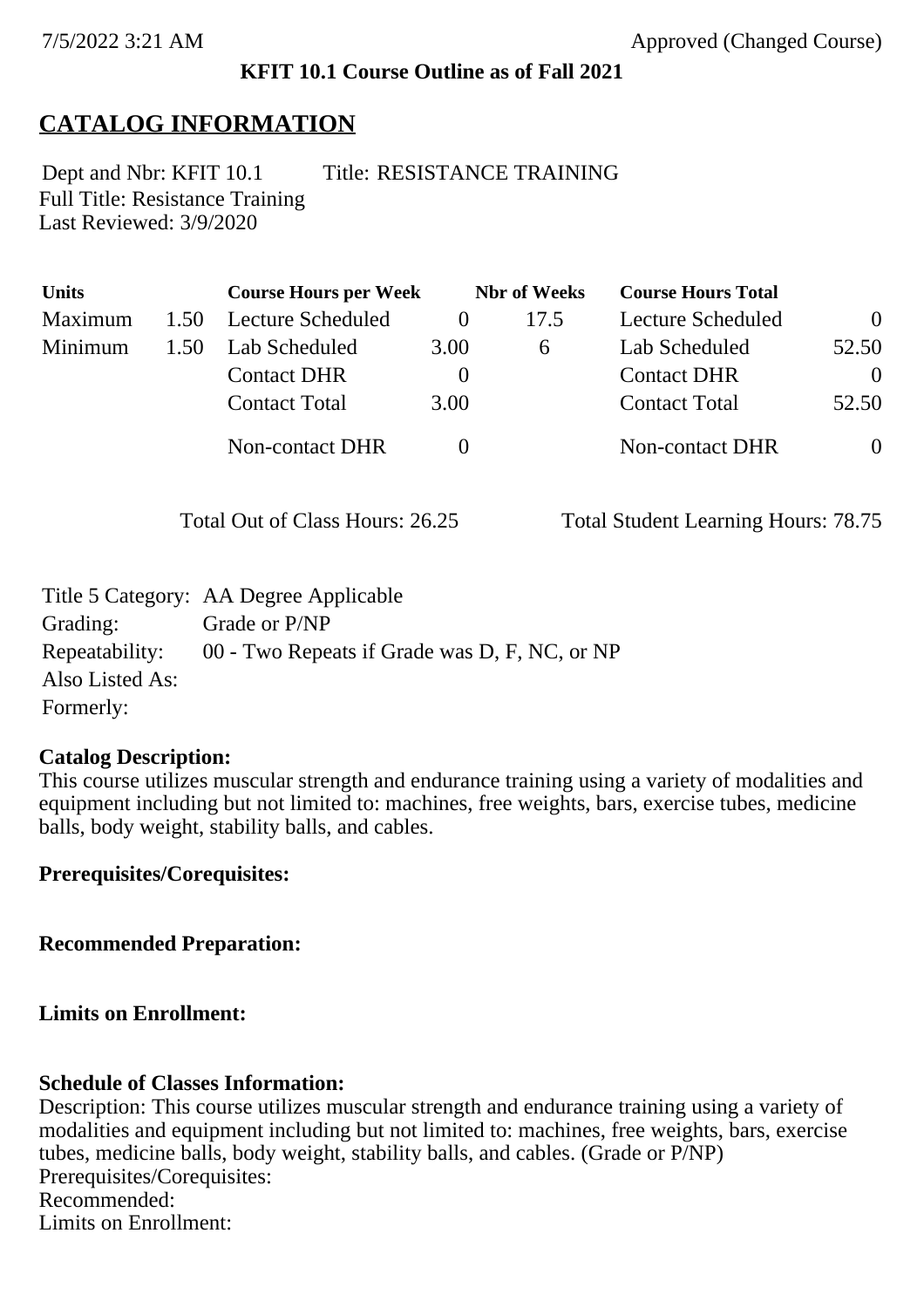# **ARTICULATION, MAJOR, and CERTIFICATION INFORMATION:**

| <b>AS Degree:</b><br><b>CSU GE:</b> | Area<br><b>Transfer Area</b> |            |           | Effective:<br>Effective: | Inactive:<br>Inactive: |
|-------------------------------------|------------------------------|------------|-----------|--------------------------|------------------------|
| <b>IGETC:</b>                       | <b>Transfer Area</b>         |            |           | Effective:               | Inactive:              |
| <b>CSU Transfer:</b> Transferable   |                              | Effective: | Fall 2013 | Inactive:                |                        |
| <b>UC Transfer:</b> Transferable    |                              | Effective: | Fall 2013 | Inactive:                |                        |

## **CID:**

## **Certificate/Major Applicable:**

[Both Certificate and Major Applicable](SR_ClassCheck.aspx?CourseKey=KFIT10.1)

# **COURSE CONTENT**

### **Student Learning Outcomes:**

Upon completion of the course, students will be able to:

- 1. Demonstrate proper techniques to safely and successfully engage in resistance training activities
- 2. Create and implement a progressive resistance training program incorporating a variety of equipment based on individual fitness level and goals

### **Objectives:**

Students will be able to:

- 1. Identify basic musculo-skeletal anatomy and muscle actions
- 2. Demonstrate proper form and technique in use of all resistance training equipment
- 3. Explain the use of specific muscle groups in relation to various resistance exercises
- 4. Construct an individual resistance training plan
- 5. Create short and long term fitness goals
- 6. Assess personal fitness level
- 7. Explain proper safety considerations in resistance training
- 8. Explain modifications, progressions, and regressions for resistance training exercises

## **Topics and Scope:**

- I. Basic Musculo-Skeletal Anatomy
- II. Orientation to Equipment
	- A. Machines
	- B. Free weights
	- C. Stability balls
	- D. Medicine balls
	- E. Exercise bands and tubes
	- F. Bars
	- G. Cables
- III. Proper Body Mechanics, Technique, Form and Safety Considerations for Resistance **Exercises**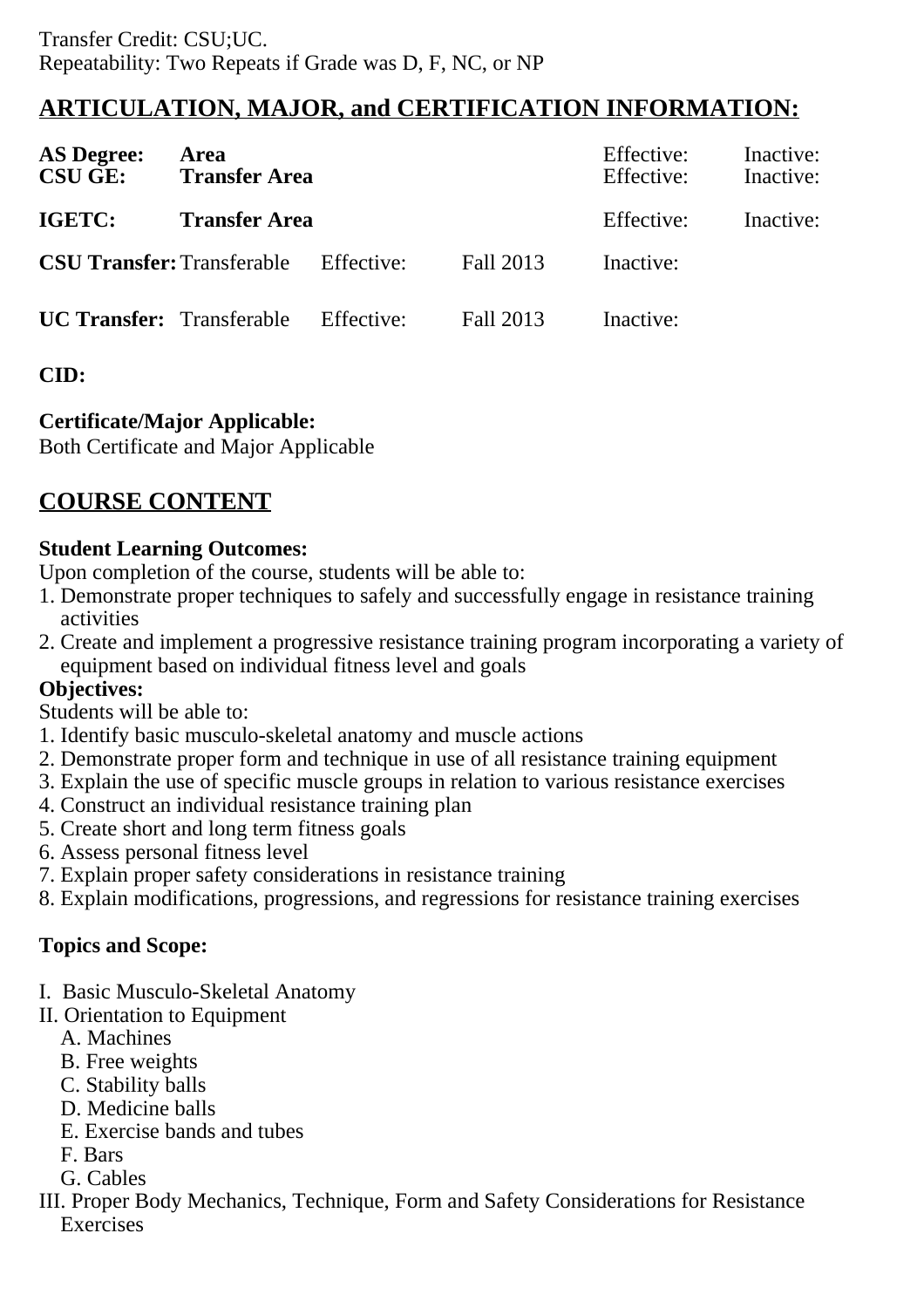IV. Types of Muscular Actions

- A. Concentric
- B. Eccentric
- C. Isometric
- D. Isotonic
- V. Fitness Assessment
	- A. Baseline
	- B. Post-test
- VI. Program Design Based on Fitness Level and Goals
	- A. Body fat reduction
	- B. Increasing lean body mass (muscle)
	- C. Sport specific performance
	- D. Muscular strength and endurance
- VII. Appropriate Modifications and Progressions Based on Fitness Level
- VIII. Core Training Exercises

## **Assignment:**

Students are expected to spend an additional one and one-half hours per week outside of class completing one or more of the following assignments:

- 1. Short term and long term goal setting (2 4 per semester, 1 2 pages each)
- 2. Development of a resistance training program
- 3. Fitness assessments
- 4. Exam(s) or quiz(zes)  $(1 3)$
- 5. Performance exam(s) (1 3)
- 6. Fitness journal (1 entry per week)
- 7. One to two hours of exercise outside of class per week

# **Methods of Evaluation/Basis of Grade:**

**Writing:** Assessment tools that demonstrate writing skills and/or require students to select, organize and explain ideas in writing.

Short term and long term goals, fitness journal/record Writing 1.1 Writing 1.25

**Problem Solving:** Assessment tools, other than exams, that demonstrate competence in computational or noncomputational problem solving skills.

Resistance Training Program Design Problem solving Problem solving Problem solving

| <b>Skill Demonstrations:</b> All skill-based and physical   |  |
|-------------------------------------------------------------|--|
| demonstrations used for assessment purposes including skill |  |
| performance exams.                                          |  |

Performance exams, fitness assessments

**Exams:** All forms of formal testing, other than skill performance exams.

| Writing<br>$5 - 25\%$ |  |
|-----------------------|--|
|                       |  |

5 - 25%

| <b>Skill Demonstrations</b> |  |  |
|-----------------------------|--|--|
| $5 - 25%$                   |  |  |